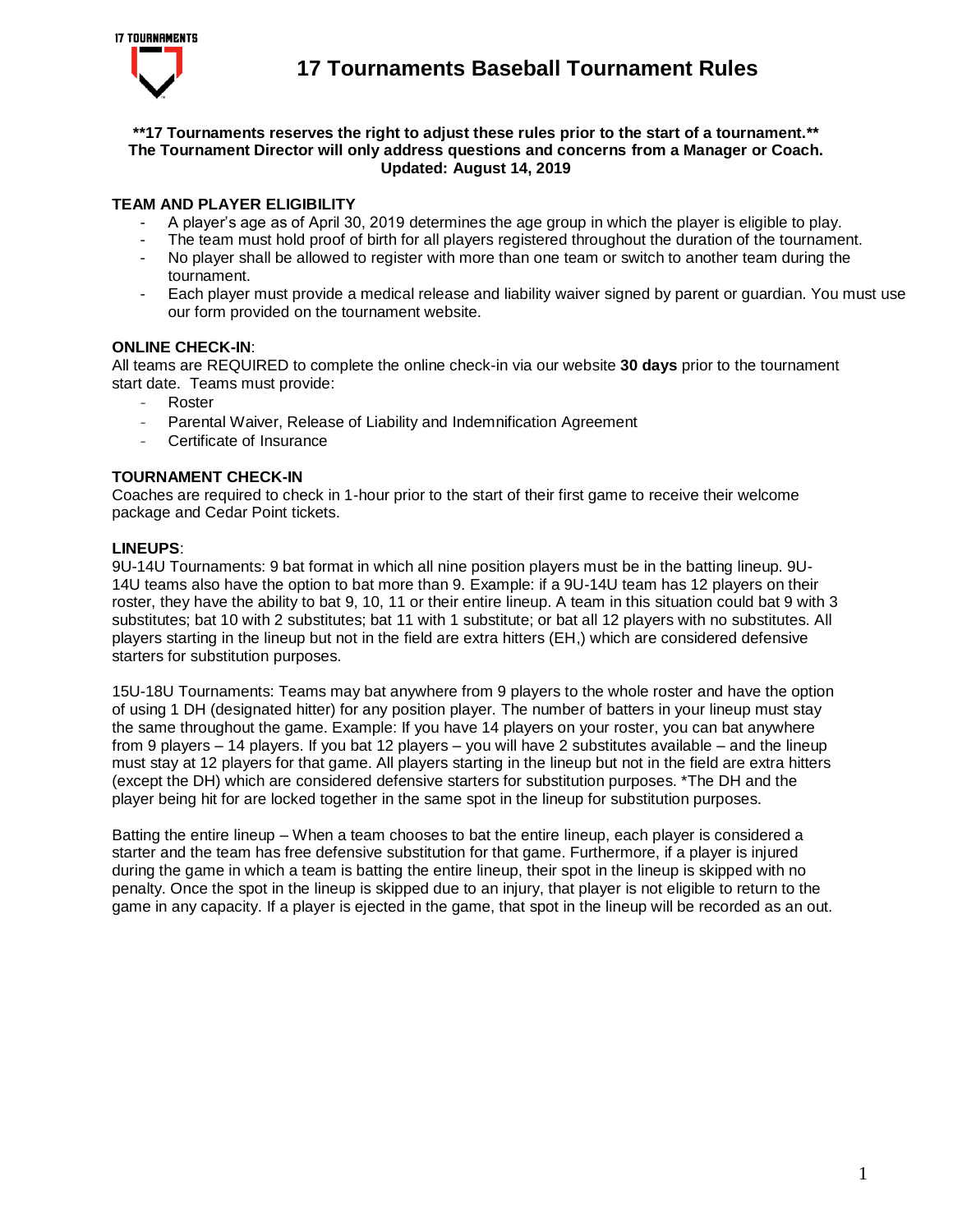

## **C-FLAPS:**

Players are permitted to use c-flaps on their helmets if they choose to do so.

### **CATCHER'S HELMETS:**

Either Two-piece catcher's helmets or single piece, hockey style helmets are permitted.

### **INJURIES / SUBSTITUTIONS**:

If a player is injured and no substitute is available, that spot in the lineup will be skipped with no penalty. If an injury occurs during an at-bat and the player can't continue the at-bat, the next batter in the lineup will take over that at-bat and assume the count. If an injury occurs while on the base paths and there no substitute is available, the player that made the last recorded out will take the place of the injured player on the bases.

### **RE-ENTRY**:

If a team does not bat the entire lineup and substitutes are available, the standard NFHS re-entry rule applies. Starters may re-enter once (including the DH for 15U-18U), as long as the player occupies their original position in the batting order.

### **PITCHER RE-ENTRY**:

If a pitcher is removed after throwing a pitch and goes to another defensive position, they may not return as a pitcher in that game. In other words, as soon as another pitcher throws a warm-up pitch (becoming the new 'pitcher of record'), the previous pitcher is no longer able to pitch in that game. If a team substitutes for the pitcher when on offense, but then re-enters the pitcher before going out on defense, that pitcher is still the 'pitcher of record' and can continue to pitch in the game.

### **PITCHER OF RECORD**:

Once a pitcher throws a warm-up pitch, they must face at least one batter. If the pitcher is hurt during their warm-up pitches, another player may come in to pitch. The previous pitcher of record will not be allowed to re-enter back onto the mound after a pitcher has thrown a warm-up pitch.

It is the responsibility of the opposing team to verify the accuracy of the other team's lineup prior to the start of each game. Managers must bring any issues to the attention of a tournament official before the game. If a lineup issue is discovered during the game, the ruling will be that the lineup is corrected at that point for the rest of the game. If it is brought to our staff's attention after the game – there will be no penalty. There will not be a forfeit in this situation since the opposing team is responsible for verifying the other team's lineup prior to the start of the game.

#### **PITCHER'S EQUIPMENT**:

Pitchers are allowed to wear a protective helmet or head gear. The helmet/head gear can't be glossy nor have anything else on it that can be deemed distracting to the batter (umpire's discretion). It is the umpire and tournament director's discretion to deem whether any other equipment or clothing that the pitcher is wearing is distracting to the opposing batter. This includes but is not limited to: Batting gloves, sunglasses, long sleeves, compression sleeves, athletic tape on wrist/arm, and two-toned fielder gloves.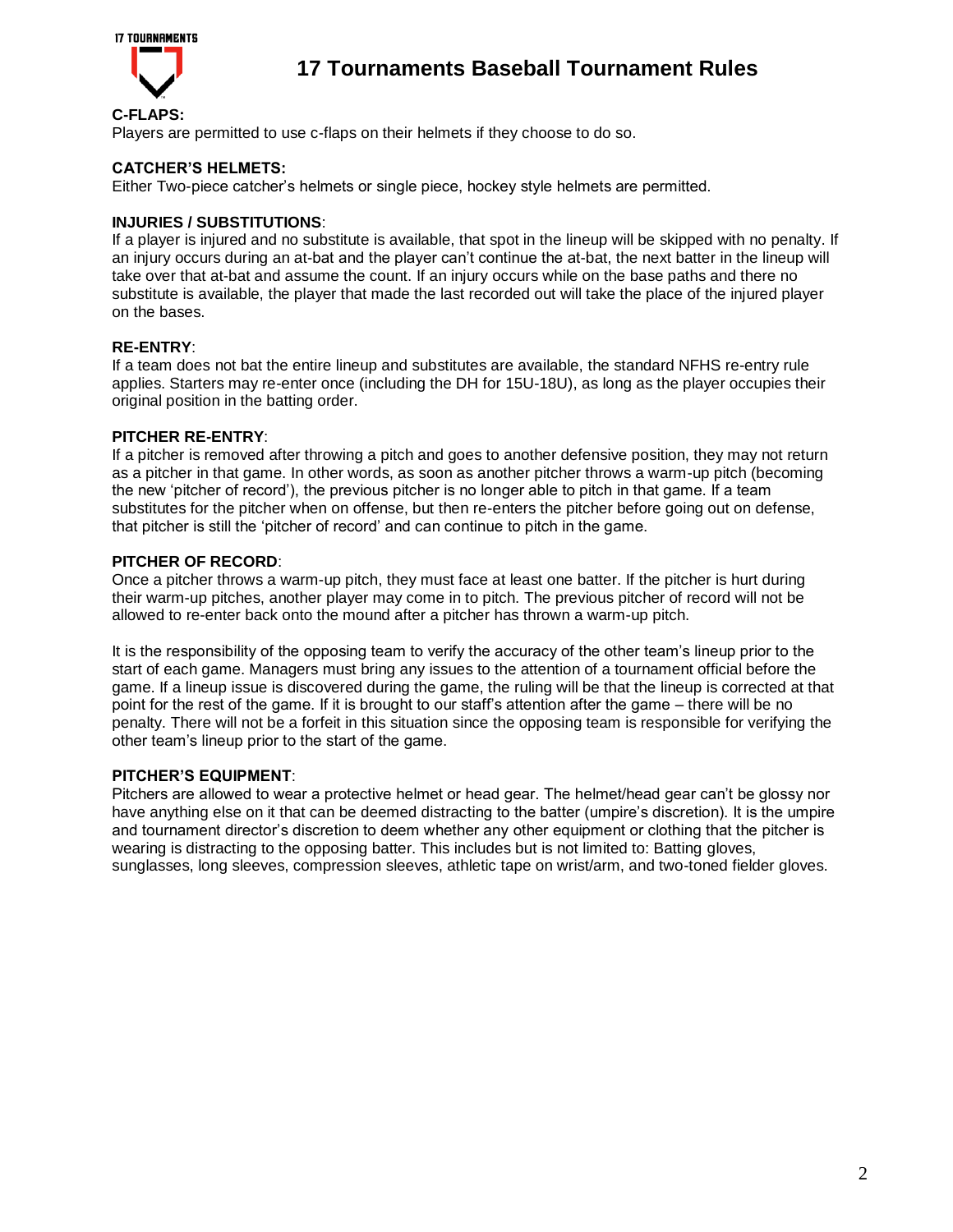

## **AVOID CONTACT RULE:**

Players must attempt to avoid contact with other players in tag-out situations. If, in an umpire's judgment, there is intentional contact, that umpire may call the runner out on that play. If the contact is judged as intentional and malicious, that umpire may also eject the player from the game. If a player is ejected for this reason, they may face suspension for their team's next game with the possibility of further sanctions as well. The Tournament Director will make the final ruling on a possible suspension.

On force out situations, if the runner slides, they must slide directly into the base. A slide that is not directly into the base is grounds for an interference call (umpire's judgment) and the runner could be declared out. In this instance, the batter/ runner could also be declared out if the fielder was attempting to make a play on that batter/runner. It is important to note that if the runner makes a legal slide directly into the base and contact is made with the fielder, interference will not be called.

### **TIME LIMIT:**

No new inning may start after the time limit elapses. The standard time limit for all age groups is 2 hours from the time of the first pitch of the game to the last out of an inning. Games can go into extra innings as long as the time limit has not expired. Pool play games can end in a tie. If the time limit is reached during an inning, that inning will be the last one of the game. If the home team is winning after the top half of that last inning, they will be declared the winner of the game and will not hit in the bottom half. If the home team is trailing and must hit in the bottom half of the last inning, the game will end at the moment the home team scores the winning run or at the moment of their third out. If the time limit is reached during the bottom half of an inning and the home team is winning at that moment, we will let the current batter complete the at-bat and then the game will end. Elimination games – depending upon the format, elimination games may have a time limit. If so, the details will be placed on the game schedule.

Consolation games that are not elimination games will have a 2-hour time limit. Time in-between innings should be limited to 2 minutes in between innings. Pitchers are permitted to throw 8 warm-up pitches in their first inning of work or 5 warm-up pitches every other inning. If a catcher is still getting dressed, a coach should be ready to warm-up the pitcher.

#### **INTENTIONAL DELAYS:**

Intentionally delaying a game because of the time limit is considered unsportsmanlike conduct and will not be tolerated. It is the discretion of the umpires and/or tournament officials at the game to eject a coach or player for intentionally delaying a game or possibly declare a forfeit if these actions continue.

## **LINE-UP CARDS**

Teams must provide their own line-up cards. A copy must be given to opposing team before each game.

#### **ON-DECK BATTER:**

All on-deck batters must stay near their team's dugout on the warning track with a helmet on at all times.

#### **OFFICIAL SCOREBOOK**

The home team will keep the official scorebook for each game.

### **NUMBER OF PLAYERS**

Teams are permitted to start and/or end a game with a minimum of 7 players. Anything less than 7 available players at any time during a game will result in a forfeit.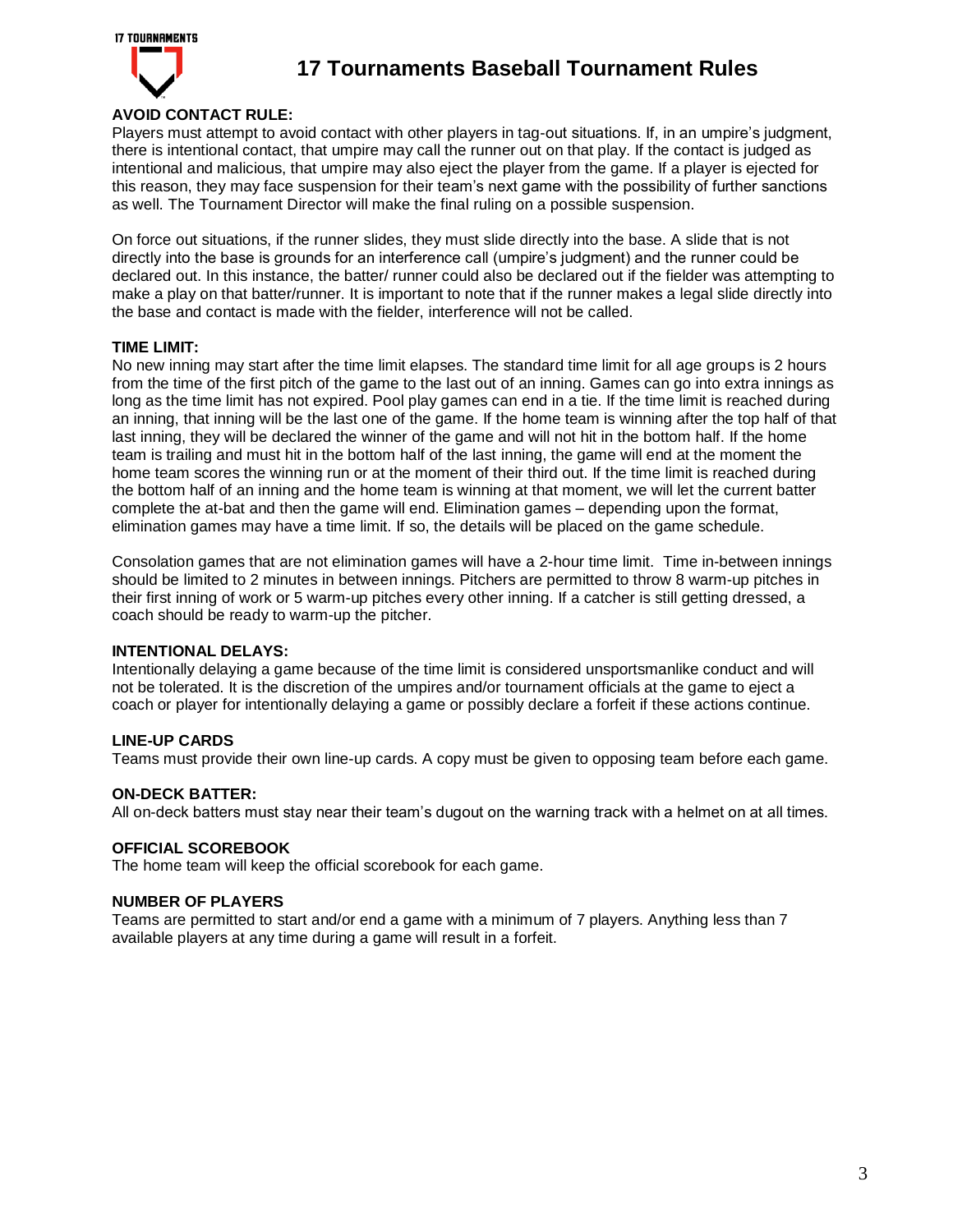

**JEWELRY**  In general, jewelry is not permitted during game play. Breakaway nylon necklaces are allowed (must be breakaway). Rubber bracelets that are not a distraction are also permitted. Jewelry worn for medical reasons is also allowed. Any item that is deemed unsafe or distracting, at the discretion of the tournament director, will not be allowed. The team will receive a warning if a player wears improper jewelry during the game and any players found wearing jewelry after the warning will be ejected for the remainder of the game.

## **CELL PHONES / ELECTRONIC DEVICES**

Cell phones, iPads, and other electronic devices are permitted in the dugout ONLY. A coach, manager, or scorekeeper is not permitted to have them on the field during the game. Failure to comply may result in ejection.

### **CONDUCT**:

Players, coaches, and spectators are expected to conduct themselves in the spirit of the law as well as the letter of the law. An Umpire or a Field Marshal can remove any coach or fan that is disturbing a game being played. If coaches or fans refuse to leave, the game will be forfeited.

If a player or coach is ejected during the tournament, that person may be suspended for their next scheduled game. A player or coach may agree to appear before the Tournament Committee to be reinstated. Receipt of a second offense may result in ineligibility to finish the tournament.

Follow all park rules while at the park.

#### **FORFEITS**:

If a team forfeits a game, they are not eligible for the championship round and could be suspended from participating in future tournaments. The final score of the forfeited game will reflect the losing team giving up one (1) run per inning. If a team forfeits a Championship game, that team is not eligible to receive tournament awards.

#### **TOURNAMENT STANDINGS:**

In the event of a tie in the standings, the following divisional tie breakers will be used:

#### Divisional Tie Breakers (2 Teams)

- 1. Head to Head Results
- 2. Runs Allowed
- 3. Run Differential
- 4. Coin Flip

Divisional Tie Breakers (3 Teams)

- 1. Head-to-head results (only applicable if all of the tied teams played each other)
- 2. If one team beat all of the other tied teams, they will be the highest seed of the tied teams. (Even if all tied teams have not played each other)
- 3. Continue to use head to head results to seed the rest of the teams in the tie. -If one team has been beaten by all of the other tied teams, they will be the lowest seed of the tied teams. (Even if all tied teams have not played each other) -If all tied teams have the same record against each other, then they are tied at head-to-head and you move to the next item on the list (least runs allowed) -If all of the tied teams did not play each other, head-to-head is not applicable.
- 4. Continue down the 2-Team Tie Breaker list as stated above.

#### **MERCY RULE**

ALL games will utilize a competitive balance rule that ends the game if a team is up by 15 runs after 4 innings or 10 runs after 5 innings.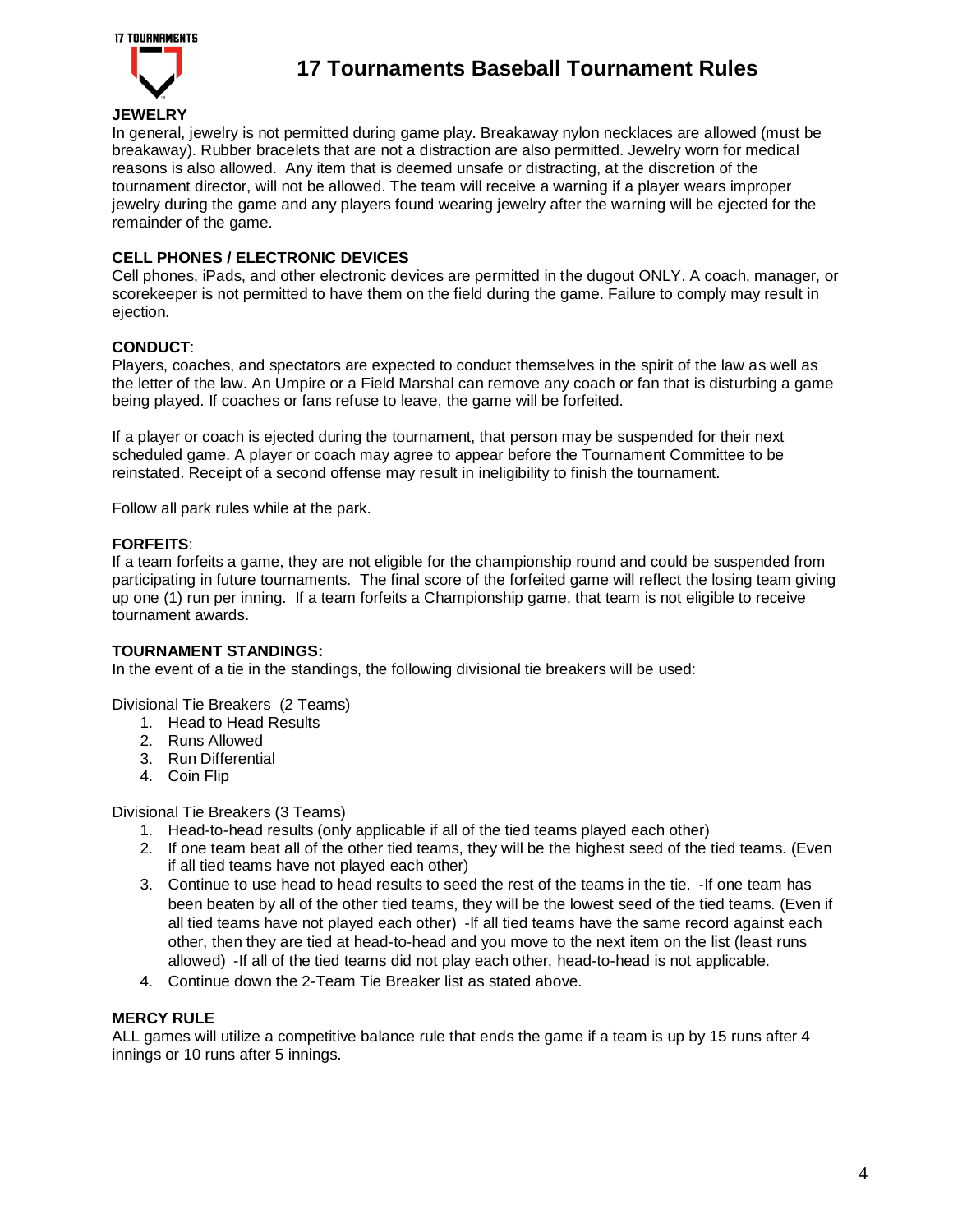

## **UMPIRES**

All pool play and elimination games will have 2 umpires, including the championship game. Certified umpires will be utilized from a professional organization.

### **BALLS & EQUIPMENT**

Six (6) game balls will be provided by 17 Tournaments for every game. Teams are to bring their own balls for practice and additional game balls. Water coolers will be provided at each field with ice water and cups. All other baseball equipment is the responsibility of each team.

### **TOURNAMENT OFFICIAL:**

A Tournament Official will be used to help facilitate a timely schedule of games.

The Tournament Official will have a radio communication base to the tent in the case of an injury or if medical attention is needed.

The Tournament Official will assist the umpires with pre-game team check-ins and with reporting scores as needed.

### **INCLEMENT WEATHER**:

#### **All weather decisions will be made by the 17 Tournaments Tournament Director.**

17 Tournaments will try to maintain the originally planned schedule as much as possible, however, in the event of inclement weather:

- The first priority is always to reach minimum number of games for each team.
- We will always attempt to have a championship game.

In order to achieve these goals, 17 Tournaments reserves the right to change the tournament schedule as needed, including shortening games.

- If a game is suspended due to darkness or weather, it is considered complete if:
	- $\circ$  Baseball/Softball 4 innings completed for a 6-inning game OR 5 innings completed for a 7-inning game.
- If an elimination game is suspended:
	- $\circ$  If one inning has NOT been completed, the higher seed will advance
	- $\circ$  If the game is tied at the end of the last inning, the higher seed will advance
	- $\circ$  If the Championship Game starts, is suspended and cannot resume, the game would be considered official at the end of the last inning.
		- If tied, the teams would be considered co-champions.

Weather will be continuously monitored by 17 Tournaments staff and play will be suspended at the appropriate time. Once suspended, play will resume after the storm activity has stopped for 30 minutes.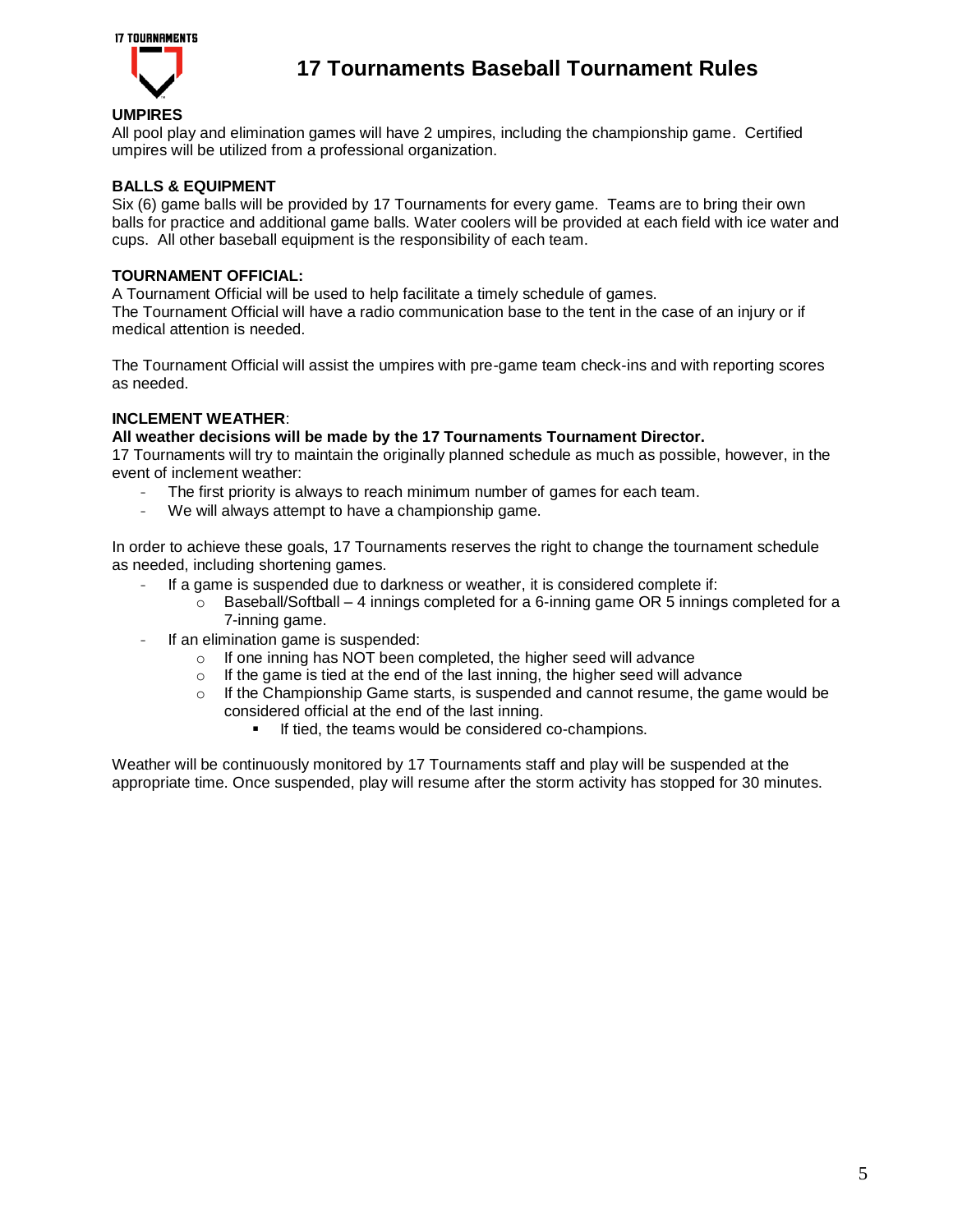

## **TOURNAMENT FORMATS**

ALL 2-day weekend tournaments will have a 3-game minimum format, with the possibility of playing up to five (5) games in a weekend. Each team will start with pool play with the number of teams advancing to bracket play depending on the total number of teams in the tournament.

3-day weekend tournaments will have either a 3 or 4-game guarantee. Each team will start with pool play with the number of teams advancing to bracket play depending on the total number of teams in the tournament.

4-day weekend tournaments will have a 4-game guarantee, with the possibility of playing up to six (6) games in a weekend. Each team will start with pool play with the number of teams advancing to bracket play depending on the total number of teams in the tournament.

### **PROTEST AND APPEALS**:

Every coach is responsible for providing and carrying documentation of birth for all players on their roster for the duration of the tournament. Acceptable forms of identification include:

- **Birth Certificate**
- Passport
- State ID
- Any other government issued document

Only coaches may lodge an age protest before or during a game. There is a protest fee of \$100 per protest. If your protest is upheld, your fee will be returned. 17 Tournaments tournament officials may request age documentation at any time. If a coach cannot provide necessary documentation, the player(s) in question will be ruled ineligible. Only challenges as to the legality or eligibility of players/teams and or coaches are permitted as outlined in above sections.

Protests regarding rules infractions, i.e. illegal bat must be made by coaches to the umpires before the next legal pitch is made. Protests and other complaints concerning the outcome of a game made directly to tournament staff by parents could result into a forfeit of that game. All judgement calls from the umpires are final. There will be no protests referring to an umpire judgment call.

#### **WINNING %**

If teams play an uneven number of games during pool play, winning percentage will be the first tie breaker used to determine the final seeds. Example: Team (A) goes 4-1 in pool play and finishes with a winning % of .800. Team (B) goes 3- 1 in pool play and finishes with a winning % of .750. Therefore, Team (A) will be seeded higher than Team (B) due to having a higher winning %.

#### **BALKS:**

We follow the NFHS rules pertaining to balks for all age groups. Once a balk is called, it is an immediate dead ball for all age groups. The fake to third, throw to first move is not allowed.

#### **MOUND VISITS:**

We follow Major League Baseball rules regarding mound visits. The pitcher must be removed on the second mound visit in an inning for all age groups.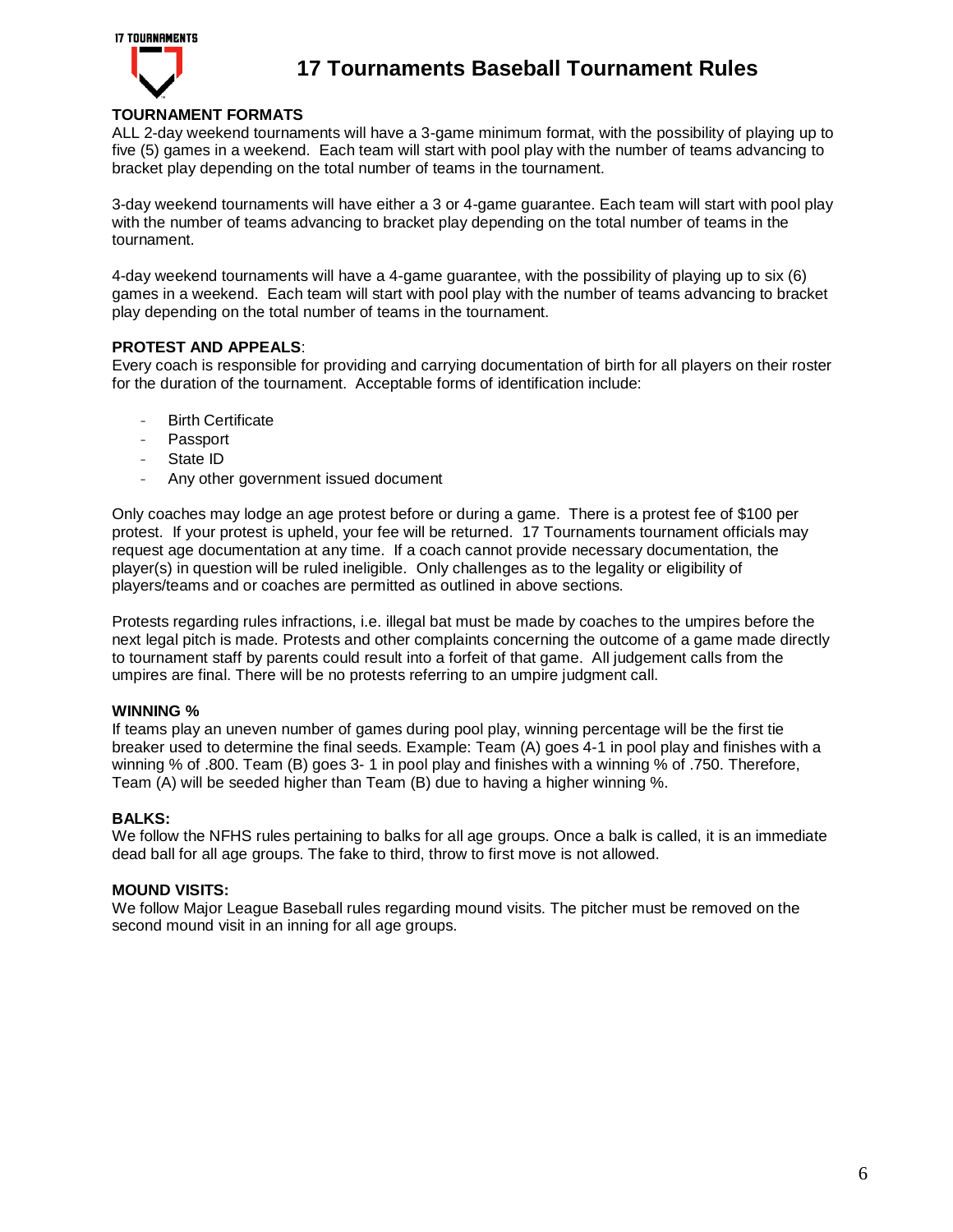

## **BAT RESTRICTIONS:**

Coaches are responsible for checking all of their player's bats before playing in the tournament. Please make sure all bats meet the guidelines below. For age groups 9u – 13u: All bats must have either the BPF 1.15 or BBCOR designation displayed on the bat. No other weight or size restrictions for these age groups. Coach Pitch bats not permitted in any age group. For age groups 14u – 18u: BBCOR designated bats with a -3 differential (length to weight) only. \*Official USA Bats, Wood bats and composite bats are permitted in all of our tournaments.

**PITCHING RESTRICTIONS:** There are no pitching restrictions at any 17 Tournaments. Coaches/parents know the players better than we do and we ask that coaches use the MLB Pitch Smart recommendations to ensure player's safety.

The MLB Pitch Smart guidelines can be found here: <http://m.mlb.com/pitchsmart/>

**COURTESY RUNNERS:** Courtesy runners are not permitted at 17 Tournaments.

### **PENALTY FOR USE OF AN ILLEGAL BAT:**

If the umpire discovers that a batter enters the batter's box with an illegal bat, the batter will be called out (even if a pitch has not been thrown). If the illegal bat is discovered after the ball is put into play (but before the next pitch is thrown to the next batter), the defensive team will have the choice of the result of play or the batter being called out and all runners returning to the base occupied before the pitch. An appeal on the legality of the bat must be made prior to the next pitch thrown to the next batter or the result of the previous at-bat will stand. If a team is found in violation of this rule a second time (either in the same game or in any other game throughout the tournament), in addition to the previous penalty, the manager will be immediately ejected and could face further suspension.

### **IN PLAY/OUT OF PLAY:**

If a batted ball hits the netting in parts of the outfield above the fence cap, it will be considered a home run. If a batted ball hits the netting in foul territory, it will be considered a foul ball and cannot be played off of the netting.

## **ALTERED BATS:**

Altered bats (shaved, rolled, or in any other way altered to increase performance) are not permitted in any way. Any player using an altered bat will be ejected from the game and their at bat will be recorded as an out. All runners will go back to the base they occupied when the batter puts the ball in play. The player with the altered bat may face further suspension.

#### **SLUG BUNTING - FAKE BUNT/SWING PROHIBITED**

A slug bunt is squaring to bunt and then pulling the bat back and swinging away. This puts players in danger and will not be permitted. Slug bunt attempts will result in the batter being out and all the base runners returning to the pre-pitch position on the field

#### **EJECTION / SUSPENSION POLICY:**

Managers or coaches (or scorekeepers or anyone else that is in the dugout or on the field during a game) that are ejected from a game (either by an umpire or by a tournament official) must leave the complex immediately and may be suspended for the next game. The Tournament Director may also lengthen the suspension with additional games or indefinitely if deemed necessary. If a manager or coach is ejected from a game twice during the same tournament, they will be suspended for the remainder of the tournament and future tournaments. If a player is ejected from a game they may be suspended for the next game. If a fan or parent is ejected from a game (either by an umpire or a tournament official), they must leave the facility immediately and may be suspended for the remainder of the event.

## **CONFINEMENT TO THE BENCH:**

Tournament officials, as well as the Umpires working a game, have the ability to confine a manager, coach, or player to the bench. If this step is taken, that individual will not be able to leave the bench/dugout for the remainder of the game. The only exception is for a manager/coach to attend to an injured player on the field. If an individual that is confined to the bench violates this stipulation, they will be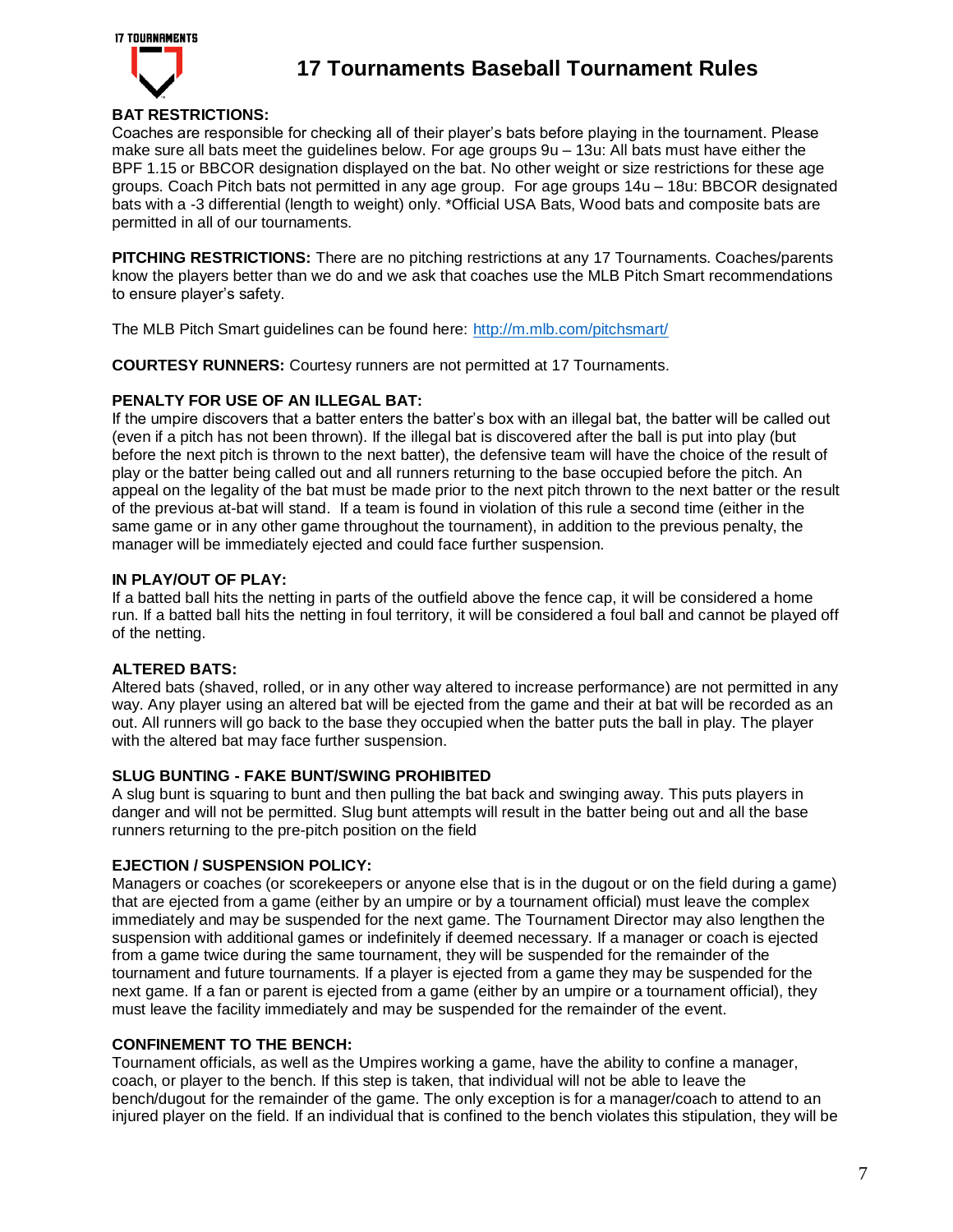

ejected from that game and will face a suspension as determined by the tournament director.

## **BEHAVIOR:**

Bad sportsmanship and poor behavior from players, coaches, parents and other visitors **will not be tolerated** at 17 Tournaments. All guests are expected to be respectful of each other, as well as the umpires/referees and tournament officials. 17 Tournaments has the right to remove visitors at anytime if they are deemed to be in violation.

## **RULES SUMMARY**

| Rule                     | 9U-10U                                                                                                                | 11U-12U         | 13U             | $14U+$       |
|--------------------------|-----------------------------------------------------------------------------------------------------------------------|-----------------|-----------------|--------------|
| <b>Base Distance</b>     | 65'                                                                                                                   | 70'             | 80'             | 90'          |
| <b>Pitching Distance</b> | 46'                                                                                                                   | 50'             | 54'             | 60'6"        |
| Game Length              | 6 Innings                                                                                                             | 6 Innings       | 7 Innings       | 7 Innings    |
| Leads/Stealing           | Yes                                                                                                                   | <b>Yes</b>      | Yes             | Yes          |
| <b>Balks</b>             | Yes                                                                                                                   | Yes             | <b>Yes</b>      | Yes          |
| <b>Bats</b>              | <b>BPF 1.15</b>                                                                                                       | <b>BPF 1.15</b> | <b>BPF 1.15</b> | <b>BBCOR</b> |
| Cleats                   | Molded                                                                                                                | Molded          | Molded          | Molded       |
| <b>Bunting</b>           | Yes                                                                                                                   | Yes             | Yes             | Yes          |
| No Contact               | Yes                                                                                                                   | Yes             | Yes             | <b>Yes</b>   |
| Lineup                   | 9U-14U Anywhere from 9 to the whole roster - NO DH<br>15U+ Anywhere from 9 to the whole roster - Option of using 1 DH |                 |                 |              |
| Rosters                  | Rosters are locked at the start of tournament. Only rostered players and                                              |                 |                 |              |
|                          | coaches are allowed in the dugouts.                                                                                   |                 |                 |              |
| <b>Mound Visits</b>      | Pitcher must be removed after second visit in the same inning                                                         |                 |                 |              |
| Sliding                  | Yes                                                                                                                   | Yes             | Yes             | Yes          |

#### **TOURNAMENT GAME FORMAT AND MATCH SCHEDULES**

|                      | 9U-12U    | <b>13U-18U</b> |
|----------------------|-----------|----------------|
| <b>Game Length</b>   | 6 Innings | 7 Innings      |
| <b>Complete Game</b> | 4 Innings | 5 Innings      |
| <b>Time Limit</b>    | 2 Hours   | 2 Hours        |

**8U RULES ON NEXT PAGE**